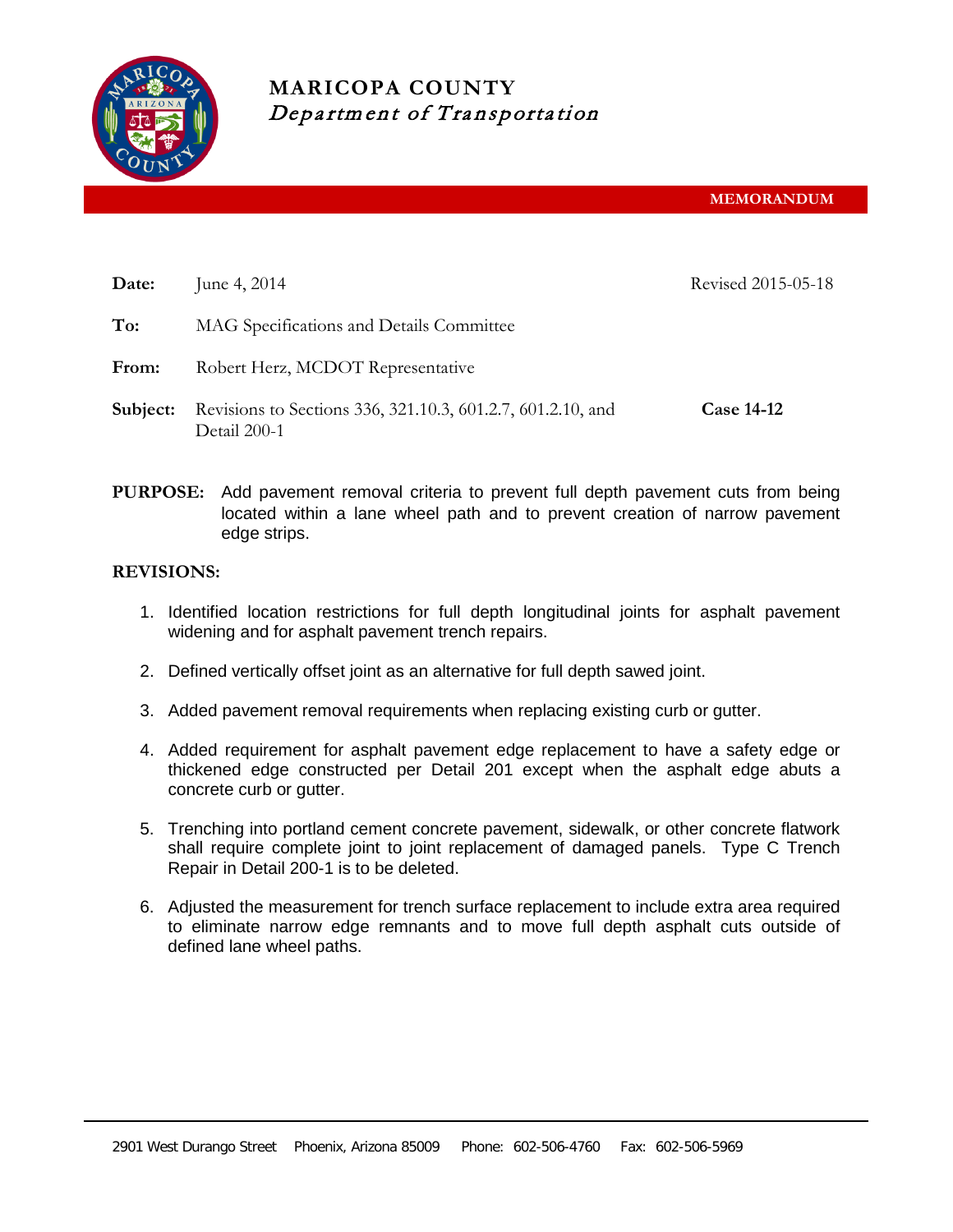# **PAVEMENT MATCHING AND SURFACING REPLACEMENT**

# **336.1 DESCRIPTION:**

This specification identifies requirements for removing and replacing or widening Street and alley pavement and replacing other surfacings within the Contracting Agency's public rights-of-way., removed by construction activities or to be widened or matched in connection with the improvement of Public Works, shall be placed as shown on the plans and applicable standard details, in accordance with this specification and/or the special provisions.

Asphalt concrete roadway-pavement replacement trench repairs shall be constructed in accordance with Type A, B, or T-Top Trench Repair of Standard Detail 200-1 and as indicated on the plans or in the special provisions.

Trench repairs for unpaved alleys, roadways, and designated future roadway prism shall be constructed in accordance with Type E Trench Repair of Standard Detail 200-1.

Trenching into Pportland cement concrete pavement, sidewalk, or other concrete flatwork shall require complete joint to joint replacement of damaged panels unless an alternative repair is required by contract documents or is authorized in writing by the Engineer. replacement shall be in accordance with Type C of the Standard Detail 200-1 and as required by Section 324.

All other sSurface replacement in the right-of-way but not in paved roadways shall be constructed in accordance with Type D Trench Repair of Standard Detail 200-1 and as indicated on the plans or in the special provisions.

Temporary pavement replacement shall be constructed as required herein.

Asphalt pPavements to be matched by construction of new pavements adjacent to or at the ends of a project shall be milled or saw cut in accordance with these specifications and where shown on the plans.

Pavement and surfacing replacement within ADOT rights-of-way shall be constructed in accordance with their permits and/or specification requirements.

# **336.2 MATERIALS AND CONSTRUCTION METHODS:**

Materials and construction methods used in the replacement of pavement and surfacing shall conform to the requirements of all applicable standard details and specifications, latest revisions.

**336.2.1 Pavement Widening or Extensions**: Existing pavements which are to be matched by pavement widening or pavement extension shall be trimmed to a neat true line with straight vertical edges free from irregularities with a device specifically designed for this purpose. The minimum depth of cut shall be 1 % inches or D/4, whichever is greater.

The eExisting asphalt pavement shall be cut and trimmed after placement of required ABC and just prior to placement of asphalt concrete for pavement widening or extension, and the trimmed edges shall be have painted with a light coating of asphalt cement or emulsified asphalt tack coat applied to the vertical edges immediately prior to constructing the new abutting asphalt concrete pavements. No extra payment shall be provided for these items and all costs incurred in performing this work shall be incidental to the pavement widening or pavement extension.

The location of longitudinal match points shall depend on the type of asphalt joint being constructed (full depth or offset) and the location of the pavement lane striping to be in place at completion of construction. Full depth longitudinal joints shall be located within one foot of a post construction lane line stripe or within the center two feet of a post construction travel lane. The location restriction for full depth longitudinal joints does not apply to multi-layer pavements when a vertically offset joint with the existing pavement is constructed. An acceptable offset joint shall have at least a six-inch horizontal offset with the nearest joint in the underlying asphalt layer. An offset joint may be obtained by edge milling to a depth that meets the minimum lift thickness identified in section 710 for the asphalt surface course to be placed.

The exact point of matching, termination, and overlay may be adjusted in the field, if necessary, by the Engineer or designated representative.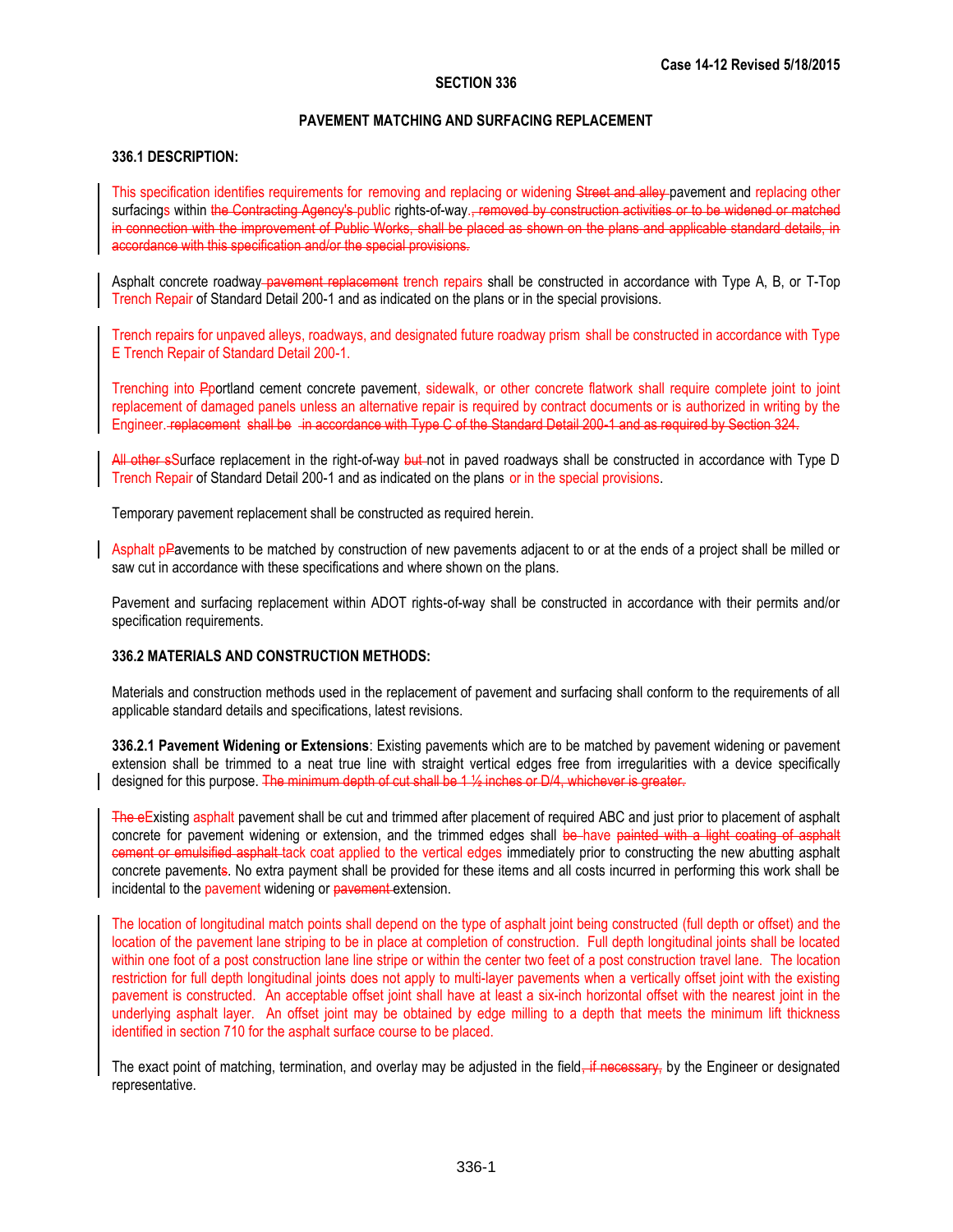**336.2.2 Pavement to be Removed:** Existing asphalt pavement to be removed for trenches or for other underground construction or repairs shall be cut by a device capable of making a neat, straight and smooth cut without damaging adjacent pavement that is not to be removed. The Engineer's decision as to the acceptability of the cutting device and manner of operation shall be final.

In lieu of cutting trenches across driveways, curbs and gutters, sidewalks, alley entrances, and other types of pavements, the Contractor may, when approved by the Engineer, elect to tunnel or bore under such structures and pavements.

When installations are within the street pavement and essentially parallel to the center line of the street, the Contractor, with approval of the Engineer, may elect to bore or tunnel all or a portion of the installation. In such installations, the seal coat requirements, as discussed in Section 336.2.4, will be modified as follows:

(A) If the pavement cuts (bore pits, recovery pits, etc.) are 300 feet or more apart, the bore or tunneled distance will not be considered as part of the open trench and the seal coat  $\frac{1}{2}$  may will not be required.

(B) If the pavement cuts (bore pits, recovery pits, etc.) are less than 300 feet apart, the distance between the cuts will be considered the same as a trench cut and the distance will be added to any trench cut distances.

Pavement removal limits when replacing existing curb or gutter shall be as follows. For curb or gutter replacement adjacent to a designated bike lane or paved shoulder area wider than three feet, the asphalt pavement removal and replacement shall extend to within 6 inches of the travel lane edge stripe. For curb or gutter replacement when no travel lane edge stripe exists, the asphalt pavement match point shall extend two feet or less from the pavement edge into the vehicle travel lane.

Asphalt pavement damaged by the Contractor during trenching or other activities shall be removed after adjacent aggregate base has been placed and compacted and prior to placement of the adjacent permanent pavement. The replacement of the damage asphalt pavement shall occur at the same time as the permanent pavement replacement is constructed.

**336.2.3 Temporary Pavement Replacement:** Temporary pavement replacement, as required in Section 601, may be with coldmix asphalt concrete, with a minimum thickness of 2 inches, using aggregate grading in accordance with Marshall mix design of Section 710. Permanent pavement replacement shall replace temporary repairs within 5 working days after completion of temporary work.

Temporary pavement replacement shall be used in lieu of immediate placement of single course permanent replacement or the first course of two course pavement replacement only on transverse lines such as spur connections to inlets, driveways, road crossings, etc., when required by the Engineer, by utilities or others who subcontract their permanent pavement replacement, under special prior arrangement; or for emergency conditions where it may be required by the Engineer. Temporary pavement replacement shall be placed during the same shift in which the backfill to be covered is completed.

Rolling of the temporary pavement replacement shall conform to the following:

(A) Initial or breakdown rolling shall be followed by rolling with a pneumatic-tired roller. Final compaction and finish rolling shall be done by means of a tandem power roller.

(B) On small areas or where equipment specified above is not available or is impractical, the Engineer will approve the use of small vibrating rollers or vibrating plate type compactors provided comparable compaction is obtained.

The surface of the temporary pavement shall be finished off-flush with the adjacent pavement.

# **336.2.4 Permanent Pavement Replacement and Adjustments:**

**336.2.4.1 Permanent Asphalt Pavement Replacement**: All asphalt pavement replacement shall match gradation and thickness of the existing pavement. Immediately preceding the placement of permanent pavement the density of the base material shall comply with requirements of Table 601-2. Asphalt concrete pPavement-replacement shall be compacted to the same density specified for asphalt concrete pavements in Section 321. The compacted thickness of all courses shall conform to the recommended thicknesses requirements of Table 710-1.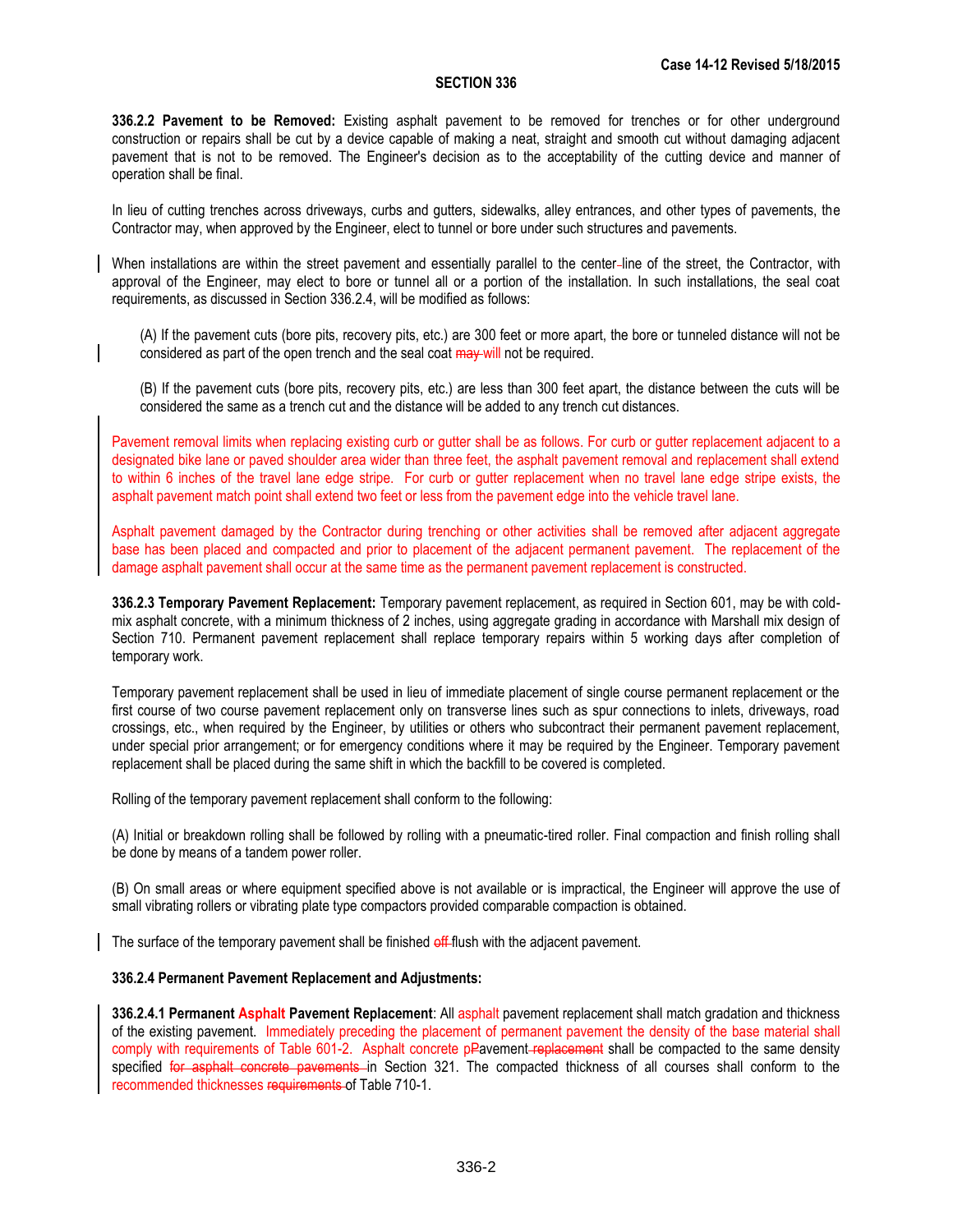Unless otherwise noted, asphalt concrete pavement replacement shall comply with the following:

(A) Single course pavement replacement shall consist of a 1/2" or 3/4" mix in accordance with Section 710.

(B) The base course(s) of a multi-course pavement replacement shall consist of a 3/4" mix in accordance with Section 710.

(C) The surface course of a multi-course pavement replacement shall consist of a 3/8" or 1/2" mix in accordance with Section 710 to match the existing surface.

(D) Where the base course is to be placed with non-compactive equipment, it shall be immediately rolled with a pneumatic-tired roller.

(E) Pavement replacement over trenches w<sup>t</sup> Where the pavement replacement width trench is 6 feet or more in width, all courses shall be placed with self-propelled spreading and compacting equipment. When the pavement replacement width trench- is from 6 to 8 feet-in-width, self-propelled spreading and compacting equipment shall not be wider than 8 feet.

(F) Placement of the surface course is to be by means which will result in a surface flush with the existing pavement. The pavement replacement surface shall not vary more than 1/4 inch from the lower edge of a straightedge placed across the replacement pavement surface between edges of the existing matched surfaces. When the pavement replacement includes replacement of the roadway crown, the surface smoothness shall comply with requirements of Section 321.

(G) Pavement replacement extending to the edge of asphalt pavement not abutting concrete shall have a safety edge or thickened edge constructed per Detail 201 as deemed appropriate by the local jurisdiction.

Laying a single course or the base course(s) of the asphalt concrete pavement replacement shall never be more than 600 feet behind the ABC placement for the pavement replacement.

The trench must be compacted to its required density, and required ABC must be in place and compacted prior to the placement of the asphalt concrete.

For trench cuts, pavement widening, or other partial pavement installations greater than 300 feet in length the entire area shall then be slurry seal coated in accordance with Section 332 or as otherwise specified. Theis seal coat shall extend from the edge of pavement or lip of gutter to the street centerline except that on residential streets less than 36 feet face to face of curb or and where the pavement patch straddles the centerline, the entire width of street shall be seal coated.

In lieu of placing the seal coat as required previously, and with approval of the Contracting Agencylocal jurisdiction, the Contractor may deposit with the Street Maintenance Department Contracting Agency for credit-to the Street Maintenance Department, a negotiated agreed upon amount. The Street Maintenance Department will incorporate this work into their street maintenance program.

**336.2.4.2 Adjustments**: When new or existing manholes, valves, survey monuments, clean outs, etc. fall within the limits of the permanent pavement replacement as discussed in this Section, the Contractor shall be responsible for adjusting the various items to the new pavement surface or as directed by the Engineer. This will include but not be limited to slurry and chip seals.

The Contractor will shall coordinate with the Engineer and with representatives of the various utilities regarding the adjustment and inspection of the work. The Contractor shall be responsible for obtaining and complying with all specifications, special requirements, and details, etc. for of the adjustment of utility company facilitiesregarding the adjustments. When adjusting the Agency's utilities, survey monuments, etc., the adjustment will comply with these specifications and details.

The work will be done in compliance with OSHA standards and regulations regarding confined space entry. The Contractor shall remove all material attached to the lids and/or covers including that of prior work. The method of removal shall be approved by the Engineer and/or the Utility Representative.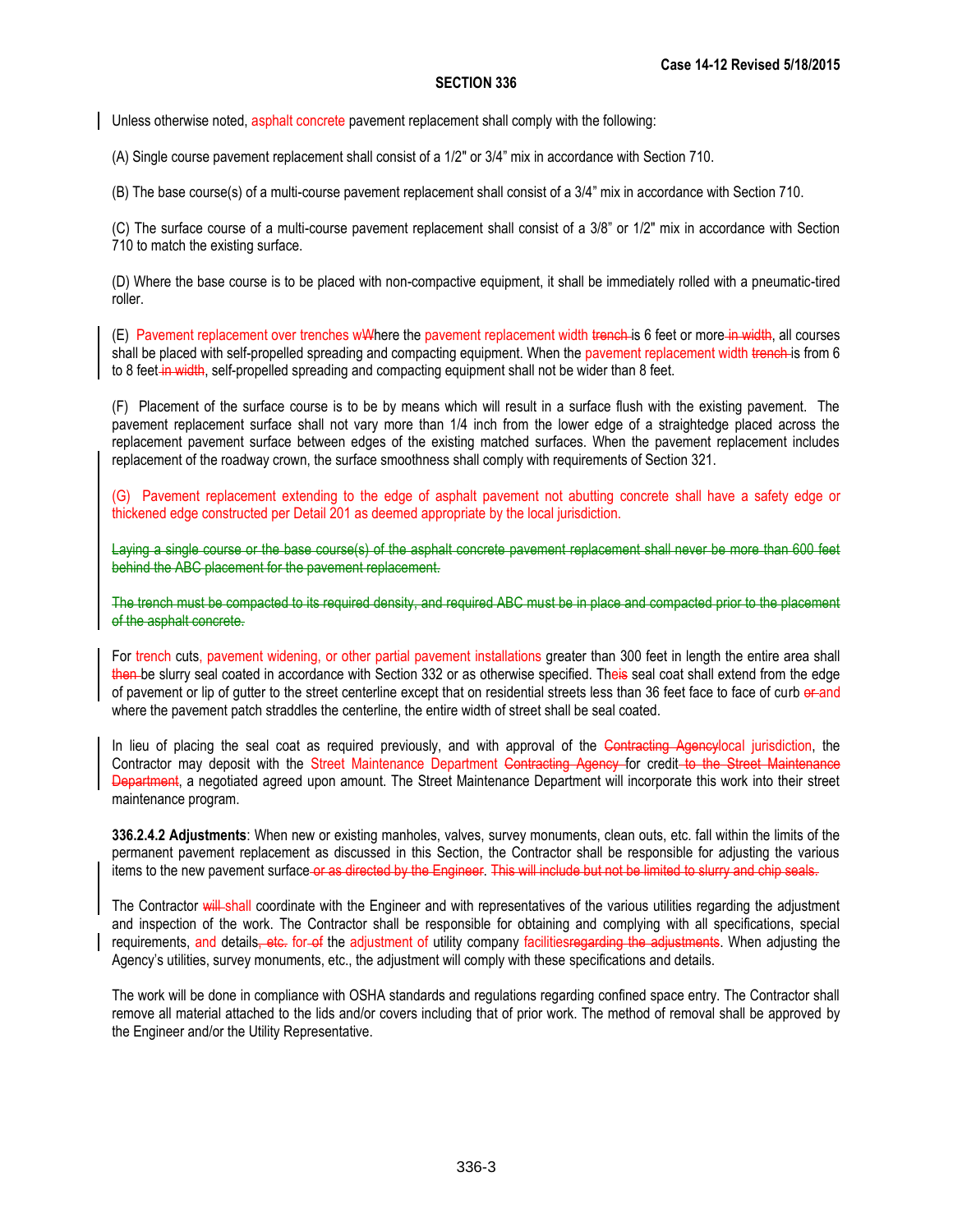# **336.3 TYPES AND LOCATIONS OF PAVEMENT ANDTRENCH SURFACEING REPLACEMENT:**

The tTrench backfill shall must be in place and compacted to the density its required in Table 601-2 density, and required ABC must be in place and compacted prior to the placement of the asphalt concrete structural section or other surfacing.

Laying a single course or the base course(s) of the asphalt concrete pavement replacement for trenches shall never be more than 1320 600 feet behind the ABC placement for the pavement replacement.

Normally, the tType of pavement surface replacement and backfill required for trenches shall will be as noted on the plans or special provisions specified in other portions of the contract documents and construction will shall be in accordance with Detail 200-1 and 200-2. If a trench repair type is not noted on the plans or specified in the special provisions, the following criteria will govern:

Type A trench repair will be used for utilized on all asphalt concrete paved streets where the excavation is essentially longitudinal or parallel to traffic. Full depth longitudinal joints shall not be located within forty-eight inches (48") of an asphalt pavement edge or within a lane wheel path. The lane wheel path for a traffic lane is the entire lane width except the area within one foot of a traffic lane line stripe and except the center two feet of the lane. The lane wheel path for a designated bike lane is the entire lane width except the area within six inches (6") of a bike lane edge stripe. When the surface match point is located within 48" of an asphalt pavement edge, all asphalt surfacing shall be removed to the asphalt edge, the replacement surfacing shall extend to the asphalt edge. The traffic lane wheel path restrictions for full depth longitudinal joints do not apply for offset joints that provide at least a six-inch horizontal offset between the surface course joint and the joint in the underlying asphalt layer. The depth of the asphalt surface course shall be equal to or greater than the minimum thickness recommended in Table 710-1.

T-Top trench repair will be utilized on all streets-used where the excavation is essentially transverse or not parallel to traffic, including trenches that go through an intersection.

Type B trench repair may shall only be used to repair transverse trenches if when specified by the local jurisdiction Agency.

Type C trench repair will be used to repair existing Portland cement concrete pavement.

Type D trench repair will be utilized-used to repair surfaces other than asphalt concrete or Pportland cement concrete pavement. When a trench cut is in aggregate surfaced area, tThe surfaceing replacement shall be of a like type and depth as the existing material, compacted to the densities required in Section 601. It may also be used when the condition of the existing pavement does not justify construction of Type A, Type B or T-Top trench repair. Prior written approval of the Engineer is required for this condition.

Where a longitudinal trench is partly in pavement, the pavement -shall be replaced to a neat straight line located at the outerside limits edge of the existing pavement. $\frac{1}{2}$  on a straight line

Where asphalt pavement replacement extends to an uncurbed asphalt edge, the agency designated edge treatment, as indicated on the plans shown in Detail 201. (Type A, Type B, or Safety Edge) shall be installed.Measurements for payment shall be from the inner limit of pay width allowed below, to the outside edge of the existing pavement as defined herein.

Where no part of a trench is in a landscaped or graded area outside of pavement, no special surfaceing treatment is required except replacement will only be as indicated by plans or specificationsspecified where existing surfacing materials have been removed.

When a trench cut is in aggregate surfaced area, the surfacing replacement shall be of a like type and depth as the existing material, compacted to the densities required in Section 601.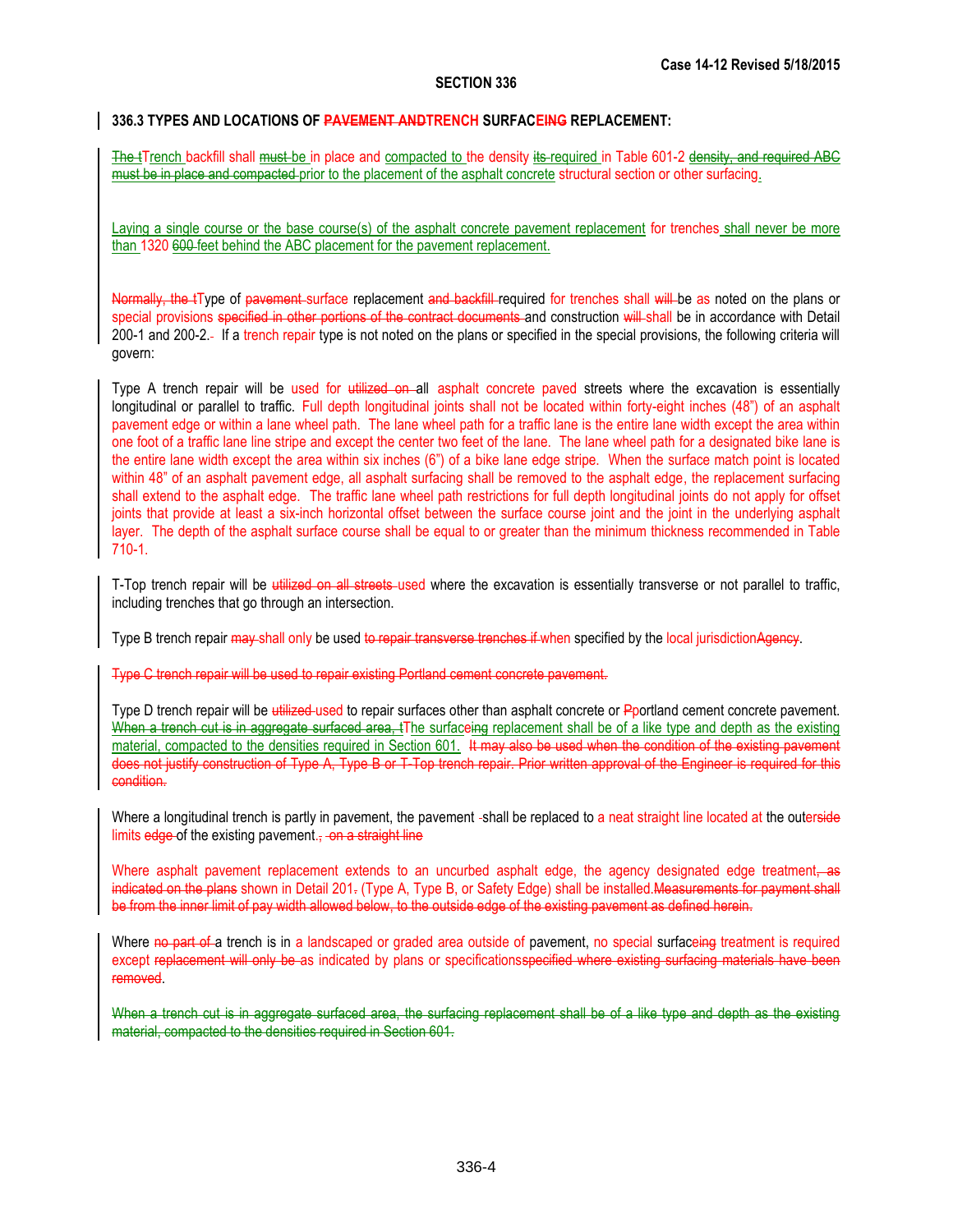### **336.4 MEASUREMENT:**

Measurement for payment and surfaceing replacement shall be by the square yard, based upon actual field measurement -of the area covered except as noted below.

(A) In computing pay quantities for surface replacement of Types B and Etrench repair, the default pay widths will be based on the actual field measured width; however the boundaries of the measurement will not extend further than ½ the distance, either side, from the centerline of the pipe as depicted ondimension calculated from Table 601-1 $<sub>7</sub>$  for the "Maximum Width At Top Of</sub> Pipe Greater Than O.D. Of Barrel". The pay width will be adjusted to the minimum required field width when relocation of the pavement match point is due to the remnant requirement or when pavements less than 4" thick are required to be adjusted outside of a wheel path.

(B) In computing pay quantities for surface replacement of a  $\frac{1}{2}$  Type  $\frac{1}{2}$  Type A  $\frac{1}{2}$  C and D trench repair, pay the default widths will be based on the dimension calculated from actual field measured width, however the boundaries of the measurement will not extend further than 1/<sub>2</sub> the distance plus 12 inches, either side, from the centerline of the pipe as depicted on Table 601-1, for the "Maximum Width At Top Of Pipe Greater Than O.D. Of Barrel" plus 24 inches. The pay width will be adjusted to the minimum required field width when relocation of the pavement match point is due to the remnant requirement or when pavements less than 4" thick are required to be adjusted outside of a wheel path. In all cases, the minimum pay width for replacement Types T-Top, or Type A and D-surface replacement shall be 48 inches.

(C) In computing pay quantities of surface replacement for Type D trench repair, pay widths will be based on the dimension calculated from Table 601-1 for the "Maximum Width At Top Of Pipe Greater Than O.D. Of Barrel". In all cases, the minimum pay width for Type D surface replacement shall be 48 inches.

(GD) Where a longitudinal trench is partly in asphalt pavement, computations of pay quantities shall be based onnot exceed theactual pavement replacement quantities. The measurement shall be the area as allowed for the respective Type A or Type B trench repair limited to that portion located within the existing pavement. Himitations specified above. The minimum 48 inch pay width for the Type A pavement replacement does not apply when the trench is partially in pavement.

(DE) The length of pavement and surfacing replacement shall be measured through any manhole, valve box, or other structure constructed in the pipe line, and any pavement or surface replacement and/or seal treatment in excess of the above pay trench repair widths shall be considered and included in the bid item for such structure.

 $(EF)$  Any pavement replacement in excess of the specified pay widths necessitated by the installation of valves, tapping sleeves and valves, valve by-passes, and concrete thrust blocks shall be included in the bid price for these items.

(FG) When special provisions allow deviations from the trench widths specified in Section 601, the above allowed pay widths for pavement replacement may be altered where so specified.

(G) Measurement of pavement and surfacing replacement shall be made along the finished surface excluding any extra replacement required due to Contractor caused damage.  $-$ of the ground to the nearest foot, and The measured quantity shall be computed to the nearest square yard.

(H) No separate measurement or payment will be made for the required construction of a Detail 201 edge treatment.

### **336.5 PAYMENT:**

Direct payment for pavement or other surfaceing replacement will be made for replacement over all pipe trench cuts except as otherwise allowed noted in the special provisions. Payment for surface replacements over other work shall be included in the cost of constructing that work, in accordance with the applicable standard details and specifications.

Payment for temporary pavement replacement shall be included in the cost of the pipe.

Payment for pavement replacement shall include the replacement cost of any existing pavement markings that have been degraded, obscured, obliterated or removed by underground trench construction or repairs.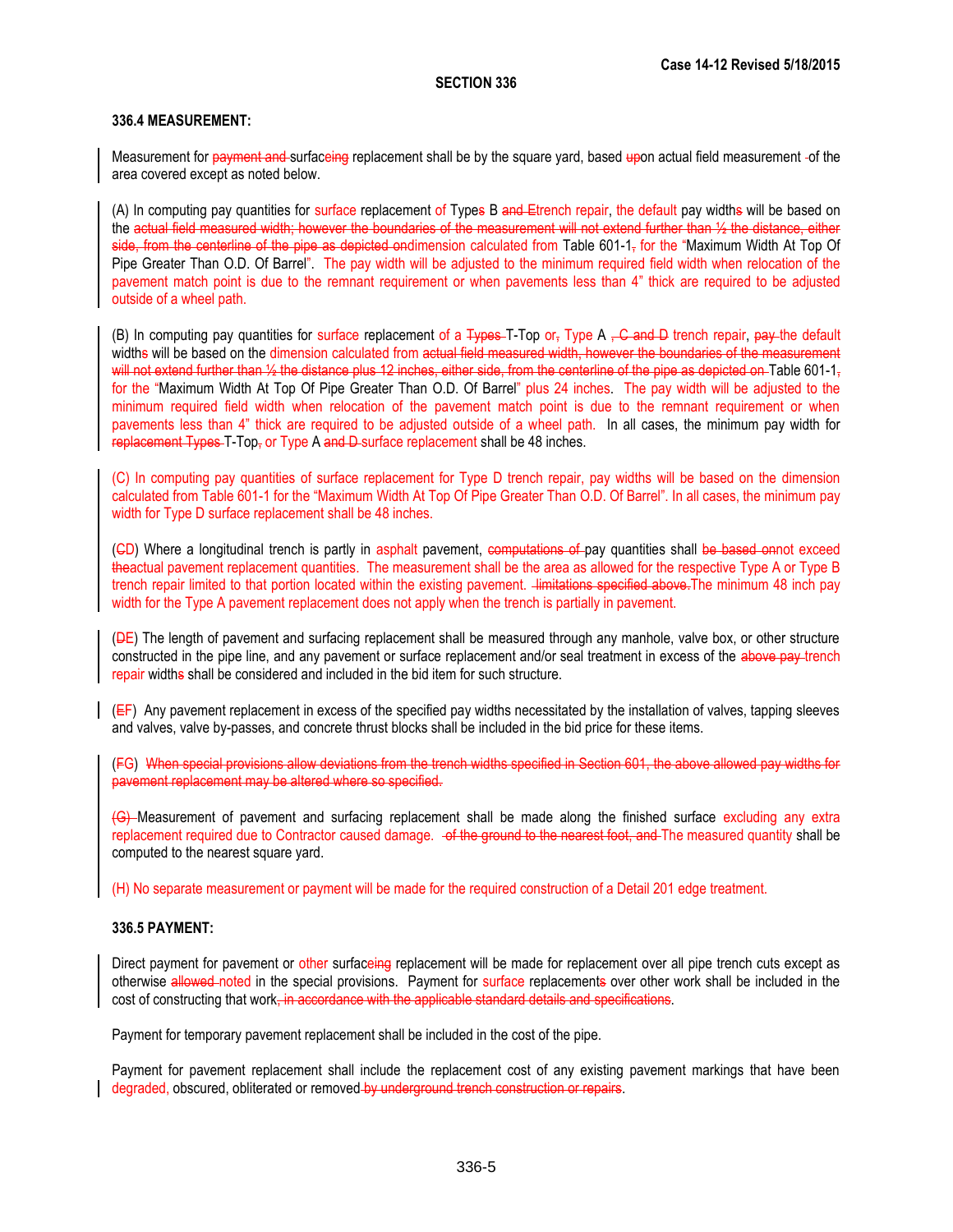When a Contractor has the option of jacking and/or boring or open cut construction, and elects to construct a pipeline by the jacking and/or boring method, he the Contractor will be paid for the replacement of such items of work as pavement, curb and gutter, sidewalk, driveway, and alley entrances, as allowed for open cut construction.

# *- End of Section -*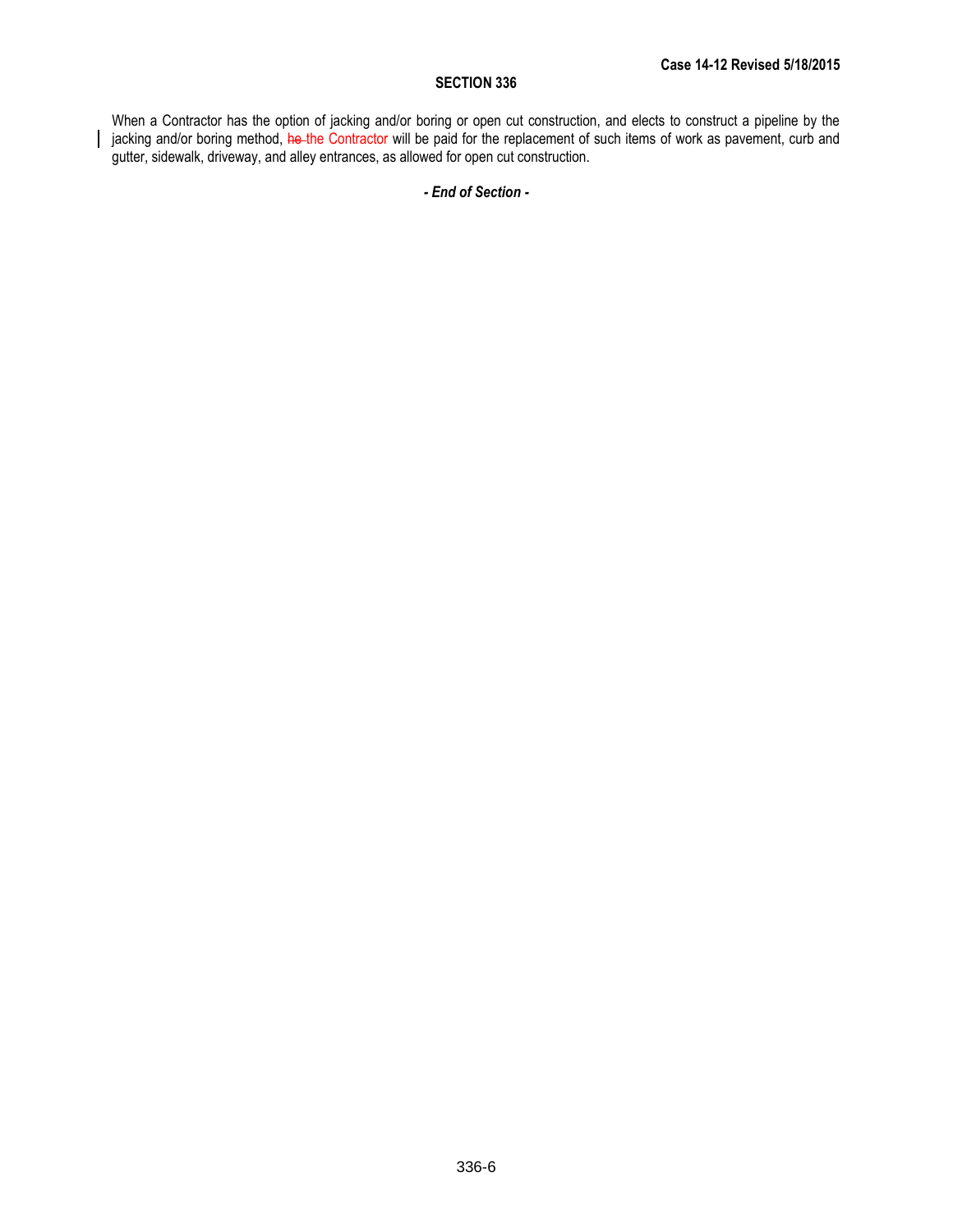# **PAVEMENT MATCHING AND SURFACING REPLACEMENT**

# **336.1 DESCRIPTION:**

This specification identifies requirements for removing and replacing or widening pavement and replacing other surfacings within public rights-of-way.

Asphalt concrete roadway trench repairs shall be constructed in accordance with Type A, B, or T-Top Trench Repair of Standard Detail 200-1 and as indicated on the plans or in the special provisions.

Trench repairs for unpaved alleys, roadways, and designated future roadway prism shall be constructed in accordance with Type E Trench Repair of Standard Detail 200-1.

Trenching into portland cement concrete pavement, sidewalk, or other concrete flatwork shall require complete joint to joint replacement of damaged panels unless an alternative repair is required by contract documents or is authorized in writing by the Engineer.

Surface replacement in the right-of-way not in paved roadways shall be constructed in accordance with Type D Trench Repair of Standard Detail 200-1 and as indicated on the plans or in the special provisions.

Temporary pavement replacement shall be constructed as required herein.

Asphalt pavements to be matched by construction of new pavements adjacent to or at the ends of a project shall be milled or saw cut in accordance with these specifications and where shown on the plans.

Pavement and surfacing replacement within ADOT rights-of-way shall be constructed in accordance with their permits and/or specification requirements.

# **336.2 MATERIALS AND CONSTRUCTION METHODS:**

Materials and construction methods used in the replacement of pavement and surfacing shall conform to the requirements of all applicable standard details and specifications, latest revisions.

**336.2.1 Pavement Widening or Extensions**: Existing pavements which are to be matched by pavement widening or pavement extension shall be trimmed to a neat true line with straight vertical edges free from irregularities with a device specifically designed for this purpose.

Existing asphalt pavement shall be cut and trimmed after placement of required ABC and just prior to placement of asphalt concrete for pavement widening or extension, and the trimmed edges shall have tack coat applied to the vertical edges immediately prior to constructing the new abutting asphalt concrete pavement. No extra payment shall be provided for these items and all costs incurred in performing this work shall be incidental to the pavement widening or extension.

The location of longitudinal match points shall depend on the type of asphalt joint being constructed (full depth or offset) and the location of the pavement lane striping to be in place at completion of construction. Full depth longitudinal joints shall be located within one foot of a post construction lane line stripe or within the center two feet of a post construction travel lane. The location restriction for full depth longitudinal joints does not apply to multi-layer pavements when a vertically offset joint with the existing pavement is constructed. An acceptable offset joint shall have at least a six-inch horizontal offset with the nearest joint in the underlying asphalt layer. An offset joint may be obtained by edge milling to a depth that meets the minimum lift thickness identified in section 710 for the asphalt surface course to be placed.

The exact point of matching, termination, and overlay may be adjusted in the field by the Engineer or designated representative.

**336.2.2 Pavement to be Removed:** Existing asphalt pavement to be removed for trenches or for other underground construction or repairs shall be cut by a device capable of making a neat, straight and smooth cut without damaging adjacent pavement that is not to be removed. The Engineer's decision as to the acceptability of the cutting device and manner of operation shall be final.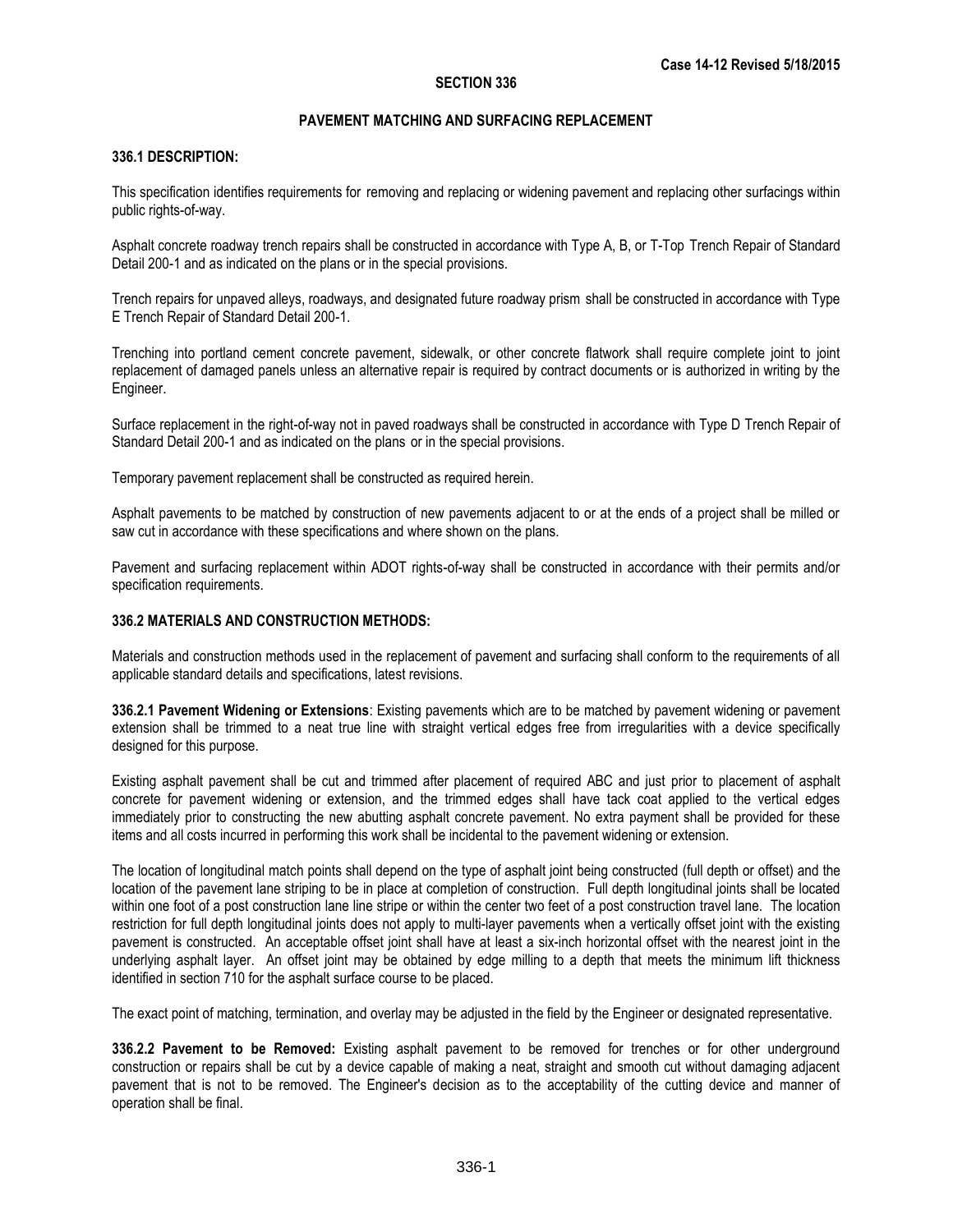In lieu of cutting trenches across driveways, curbs and gutters, sidewalks, alley entrances, and other types of pavements, the Contractor may, when approved by the Engineer, elect to tunnel or bore under such structures and pavements.

When installations are within the street pavement and essentially parallel to the centerline of the street, the Contractor, with approval of the Engineer, may elect to bore or tunnel all or a portion of the installation. In such installations, the seal coat requirements, as discussed in Section 336.2.4, will be modified as follows:

(A) If the pavement cuts (bore pits, recovery pits, etc.) are 300 feet or more apart, the bore or tunneled distance will not be considered as part of the open trench and the seal coat will not be required.

(B) If the pavement cuts (bore pits, recovery pits, etc.) are less than 300 feet apart, the distance between the cuts will be considered the same as a trench cut and the distance will be added to any trench cut distances.

Pavement removal limits when replacing existing curb or gutter shall be as follows. For curb or gutter replacement adjacent to a designated bike lane or paved shoulder area wider than three feet, the asphalt pavement removal and replacement shall extend to within 6 inches of the travel lane edge stripe. For curb or gutter replacement when no travel lane edge stripe exists, the asphalt pavement match point shall extend two feet or less from the pavement edge into the vehicle travel lane.

Asphalt pavement damaged by the Contractor during trenching or other activities shall be removed after adjacent aggregate base has been placed and compacted and prior to placement of the adjacent permanent pavement. The replacement of the damage asphalt pavement shall occur at the same time as the permanent pavement replacement is constructed.

**336.2.3 Temporary Pavement Replacement:** Temporary pavement replacement, as required in Section 601, may be with coldmix asphalt concrete, with a minimum thickness of 2 inches, using aggregate grading in accordance with Marshall mix design of Section 710. Permanent pavement replacement shall replace temporary repairs within 5 working days after completion of temporary work.

Temporary pavement replacement shall be used in lieu of immediate placement of single course permanent replacement or the first course of two course pavement replacement only on transverse lines such as spur connections to inlets, driveways, road crossings, etc., when required by the Engineer, by utilities or others who subcontract their permanent pavement replacement, under special prior arrangement; or for emergency conditions where it may be required by the Engineer. Temporary pavement replacement shall be placed during the same shift in which the backfill to be covered is completed.

Rolling of the temporary pavement replacement shall conform to the following:

(A) Initial or breakdown rolling shall be followed by rolling with a pneumatic-tired roller. Final compaction and finish rolling shall be done by means of a tandem power roller.

(B) On small areas or where equipment specified above is not available or is impractical, the Engineer will approve the use of small vibrating rollers or vibrating plate type compactors provided comparable compaction is obtained.

The surface of the temporary pavement shall be finished flush with the adjacent pavement.

# **336.2.4 Permanent Pavement Replacement and Adjustments:**

**336.2.4.1 Permanent Asphalt Pavement Replacement**: All asphalt pavement replacement shall match gradation and thickness of the existing pavement. Immediately preceding the placement of permanent pavement the density of the base material shall comply with requirements of Table 601-2. Asphalt concrete pavement shall be compacted to the same density specified in Section 321. The compacted thickness of all courses shall conform to the recommended thicknesses of Table 710-1.

Unless otherwise noted, asphalt concrete pavement replacement shall comply with the following:

(A) Single course pavement replacement shall consist of a 1/2" or 3/4" mix in accordance with Section 710.

(B) The base course(s) of a multi-course pavement replacement shall consist of a 3/4" mix in accordance with Section 710.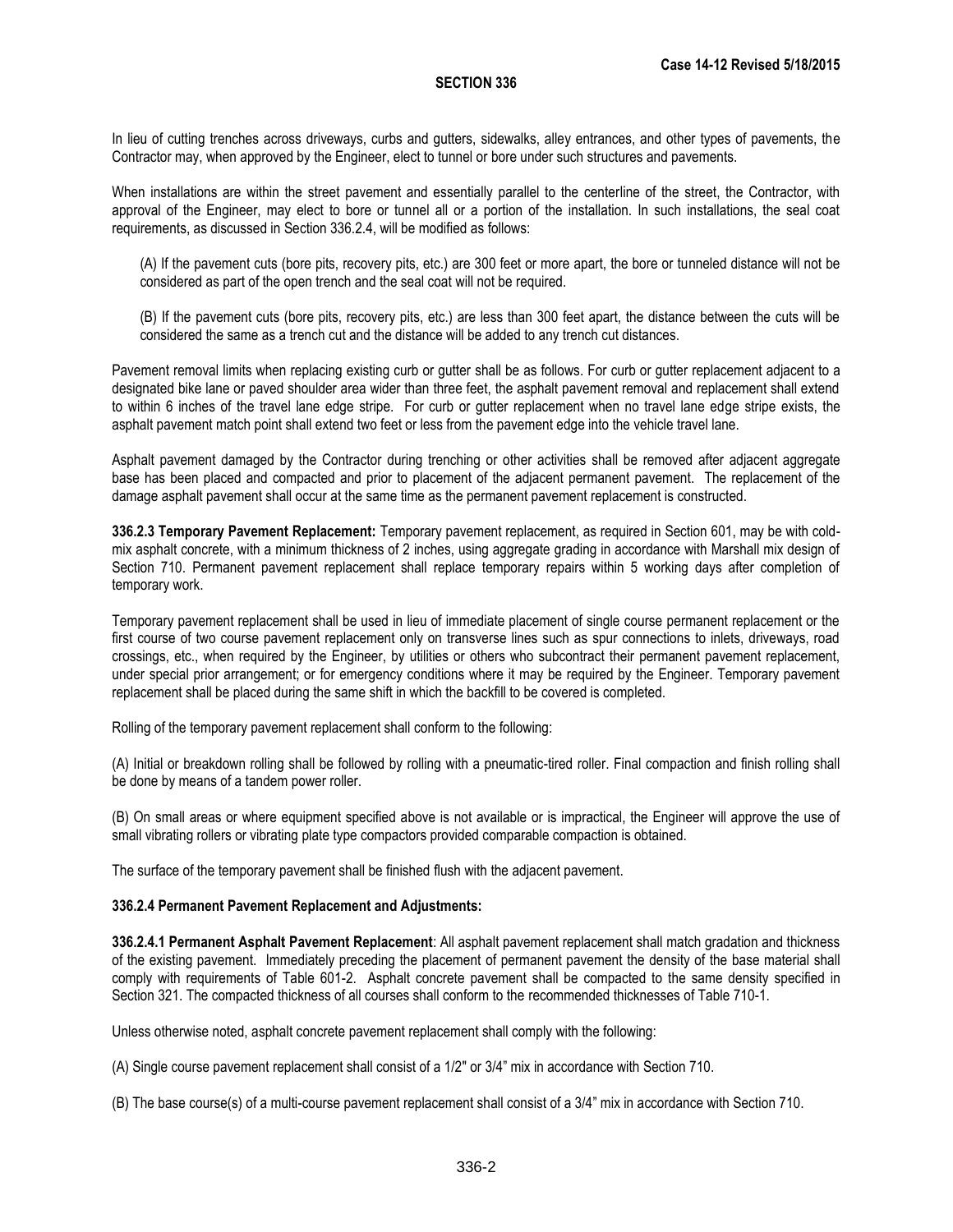(C) The surface course of a multi-course pavement replacement shall consist of a 3/8" or 1/2" mix in accordance with Section 710 to match the existing surface.

(D) Where the base course is to be placed with non-compactive equipment, it shall be immediately rolled with a pneumatic-tired roller.

(E) Pavement replacement over trenches where the pavement replacement width is 6 feet or more, all courses shall be placed with self-propelled spreading and compacting equipment. When the pavement replacement width is from 6 to 8 feet, selfpropelled spreading and compacting equipment shall not be wider than 8 feet.

(F) Placement of the surface course is to be by means which will result in a surface flush with the existing pavement. The pavement replacement surface shall not vary more than 1/4 inch from the lower edge of a straightedge placed across the replacement pavement surface between edges of the existing matched surfaces. When the pavement replacement includes replacement of the roadway crown, the surface smoothness shall comply with requirements of Section 321.

(G) Pavement replacement extending to the edge of asphalt pavement not abutting concrete shall have a safety edge or thickened edge constructed per Detail 201 as deemed appropriate by the local jurisdiction.

For trench cuts, pavement widening, or other partial pavement installations greater than 300 feet in length the entire area shall be slurry seal coated in accordance with Section 332 or as otherwise specified. The seal coat shall extend from the edge of pavement or lip of gutter to the street centerline except that on residential streets less than 36 feet face to face of curb and where the pavement patch straddles the centerline, the entire width of street shall be seal coated.

In lieu of placing the seal coat as required previously, and with approval of the local jurisdiction, the Contractor may deposit with the Street Maintenance Department for credit, a negotiated agreed upon amount. The Street Maintenance Department will incorporate this work into their street maintenance program.

**336.2.4.2 Adjustments**: When new or existing manholes, valves, survey monuments, clean outs, etc. fall within the limits of the permanent pavement replacement as discussed in this Section, the Contractor shall be responsible for adjusting the various items to the new pavement surface. The Contractor shall coordinate with the Engineer and with representatives of the various utilities regarding the adjustment and inspection of the work. The Contractor shall be responsible for obtaining and complying with all specifications, special requirements, and details for the adjustment of utility company facilities. When adjusting the Agency's utilities, survey monuments, etc., the adjustment will comply with these specifications and details.

The work will be done in compliance with OSHA standards and regulations regarding confined space entry. The Contractor shall remove all material attached to the lids and/or covers including that of prior work. The method of removal shall be approved by the Engineer and/or the Utility Representative.

# **336.3 TYPES AND LOCATIONS OF TRENCH SURFACE REPLACEMENT:**

Trench backfill shall be in place and compacted to the density required in Table 601-2 prior to the placement of the asphalt concrete structural section or other surfacing.

Laying a single course or the base course(s) of the asphalt concrete pavement replacement for trenches shall never be more than 1320 feet behind the ABC placement for the pavement replacement.

Type of surface replacement required for trenches shall be as noted on the plans or special provisions and construction shall be in accordance with Detail 200-1 and 200-2. If a trench repair type is not noted on the plans or specified in the special provisions, the following criteria will govern:

Type A trench repair will be used for all asphalt concrete paved streets where the excavation is essentially longitudinal or parallel to traffic. Full depth longitudinal joints shall not be located within forty-eight inches (48") of an asphalt pavement edge or within a lane wheel path. The lane wheel path for a traffic lane is the entire lane width except the area within one foot of a traffic lane line stripe and except the center two feet of the lane. The lane wheel path for a designated bike lane is the entire lane width except the area within six inches (6") of a bike lane edge stripe. When the surface match point is located within 48" of an asphalt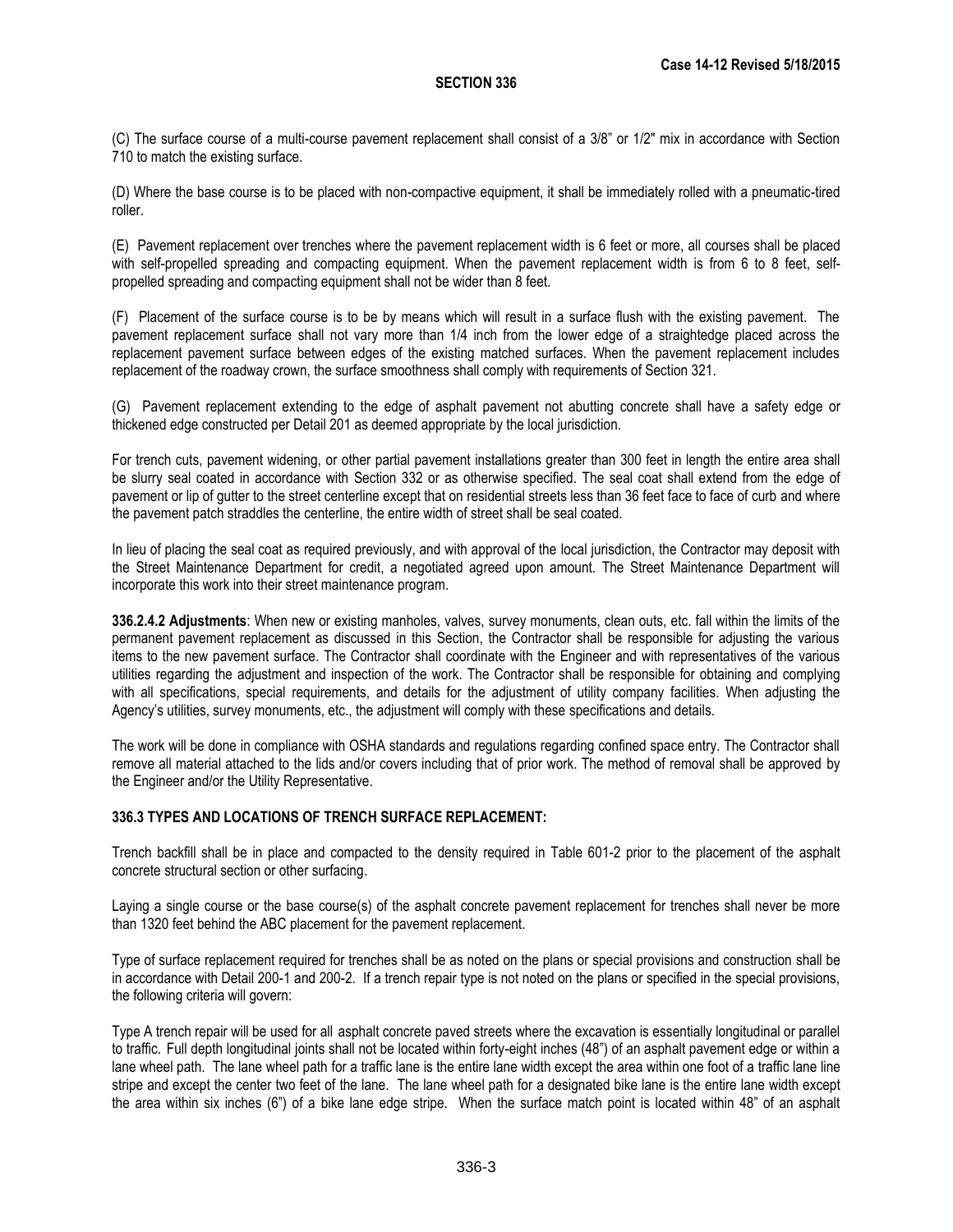pavement edge, all asphalt surfacing shall be removed to the asphalt edge, the replacement surfacing shall extend to the asphalt edge. The traffic lane wheel path restrictions for full depth longitudinal joints do not apply for offset joints that provide at least a six-inch horizontal offset between the surface course joint and the joint in the underlying asphalt layer. The depth of the asphalt surface course shall be equal to or greater than the minimum thickness recommended in Table 710-1.

T-Top trench repair will be used where the excavation is essentially transverse or not parallel to traffic, including trenches that go through an intersection.

Type B trench repair shall only be used when specified by the local jurisdiction.

Type D trench repair will be used to repair surfaces other than asphalt concrete or portland cement concrete pavement. The surface replacement shall be of a like type and depth as the existing material, compacted to the densities required in Section 601.

Where a longitudinal trench is partly in pavement, the pavement shall be replaced to a neat straight line located at the outer limits of the existing pavement.

Where asphalt pavement replacement extends to an uncurbed asphalt edge, the agency designated edge treatment shown in Detail 201 (Type A, Type B, or Safety Edge) shall be installed.

Where a trench is in a landscaped or graded area outside of pavement, no special surface treatment is required except as indicated by plans or specifications.

# **336.4 MEASUREMENT:**

Measurement for surface replacement shall be by the square yard, based on actual field measurement of the area covered except as noted below.

(A) In computing pay quantities for surface replacement of Type B trench repair, the default pay width will be based on the dimension calculated from Table 601-1 for the "Maximum Width At Top Of Pipe Greater Than O.D. Of Barrel". The pay width will be adjusted to the minimum required field width when relocation of the pavement match point is due to the remnant requirement or when pavements less than 4" thick are required to be adjusted outside of a wheel path.

(B) In computing pay quantities for surface replacement of a T-Top or Type A trench repair, the default width will be based on the dimension calculated from Table 601-1 for the "Maximum Width At Top Of Pipe Greater Than O.D. Of Barrel" plus 24 inches. The pay width will be adjusted to the minimum required field width when relocation of the pavement match point is due to the remnant requirement or when pavements less than 4" thick are required to be adjusted outside of a wheel path. In all cases, the minimum pay width for T-Top or Type A surface replacement shall be 48 inches.

(C) In computing pay quantities of surface replacement for Type D trench repair, pay widths will be based on the dimension calculated from Table 601-1 for the "Maximum Width At Top Of Pipe Greater Than O.D. Of Barrel". In all cases, the minimum pay width for Type D surface replacement shall be 48 inches.

(D) Where a longitudinal trench is partly in asphalt pavement, pay quantities shall not exceed actual pavement replacement quantities. The measurement shall be the area as allowed for the respective Type A or Type B trench repair limited to that portion located within the existing pavement. The minimum 48 inch pay width for the Type A pavement replacement does not apply when the trench is partially in pavement.

(E) The length of pavement and surfacing replacement shall be measured through any manhole, valve box, or other structure constructed in the pipe line, and any pavement or surface replacement and/or seal treatment in excess of the trench repair width shall be considered and included in the bid item for such structure.

(F) Any pavement replacement in excess of the specified pay widths necessitated by the installation of valves, tapping sleeves and valves, valve by-passes, and concrete thrust blocks shall be included in the bid price for these items.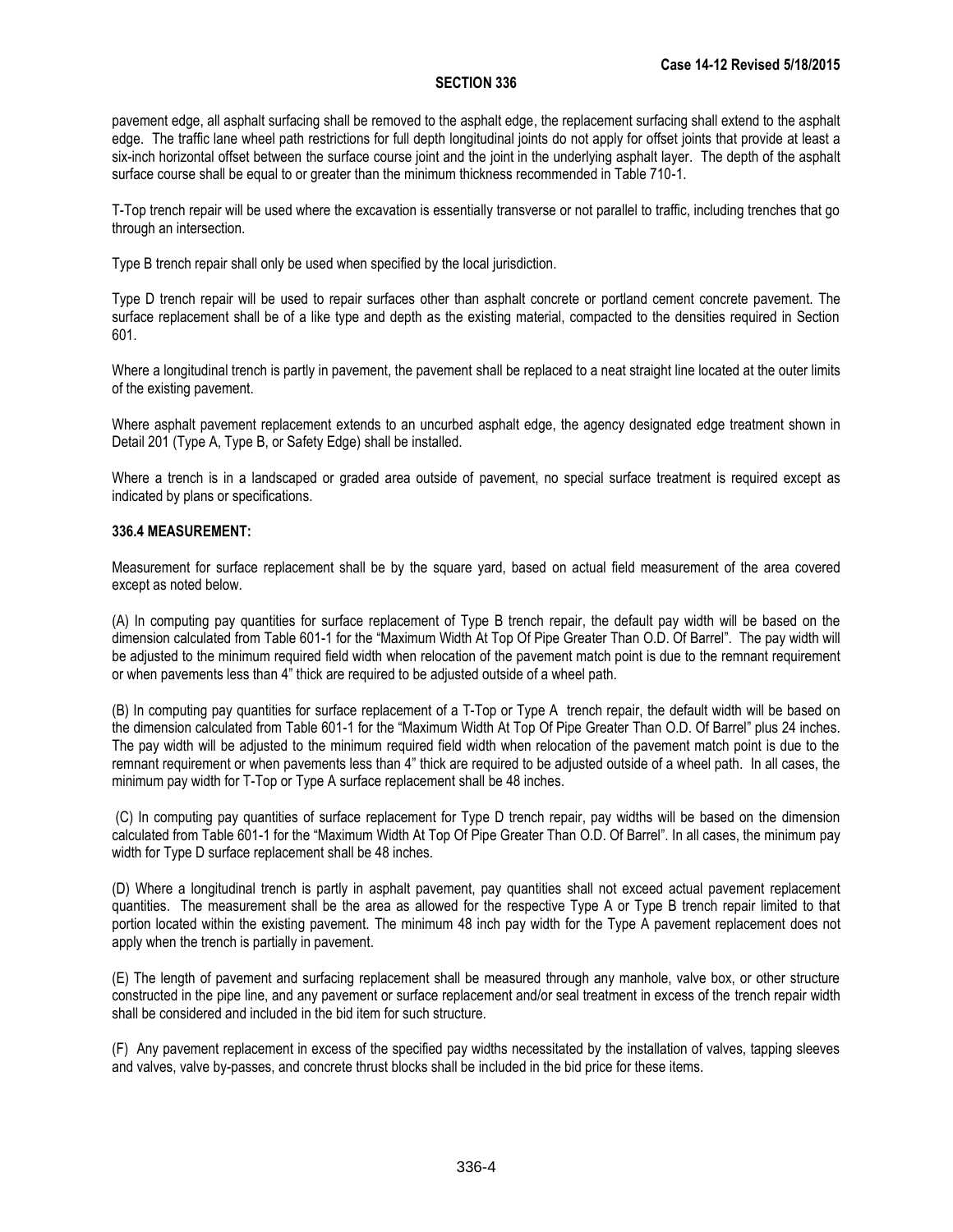(G) Measurement of pavement and surfacing replacement shall be made along the finished surface excluding any extra replacement required due to Contractor caused damage. The measured quantity shall be computed to the nearest square yard.

(H) No separate measurement or payment will be made for the required construction of a Detail 201 edge treatment.

### **336.5 PAYMENT:**

Direct payment for pavement or other surface replacement will be made for replacement over all pipe trench cuts except as otherwise noted in the special provisions. Payment for surface replacement over other work shall be included in the cost of constructing that work.

Payment for temporary pavement replacement shall be included in the cost of the pipe.

Payment for pavement replacement shall include the replacement cost of any existing pavement markings that have been degraded, obscured, obliterated or removed.

When a Contractor has the option of jacking and/or boring or open cut construction, and elects to construct a pipeline by the jacking and/or boring method, the Contractor will be paid for the replacement of such items of work as pavement, curb and gutter, sidewalk, driveway, and alley entrances, as allowed for open cut construction.

*- End of Section -*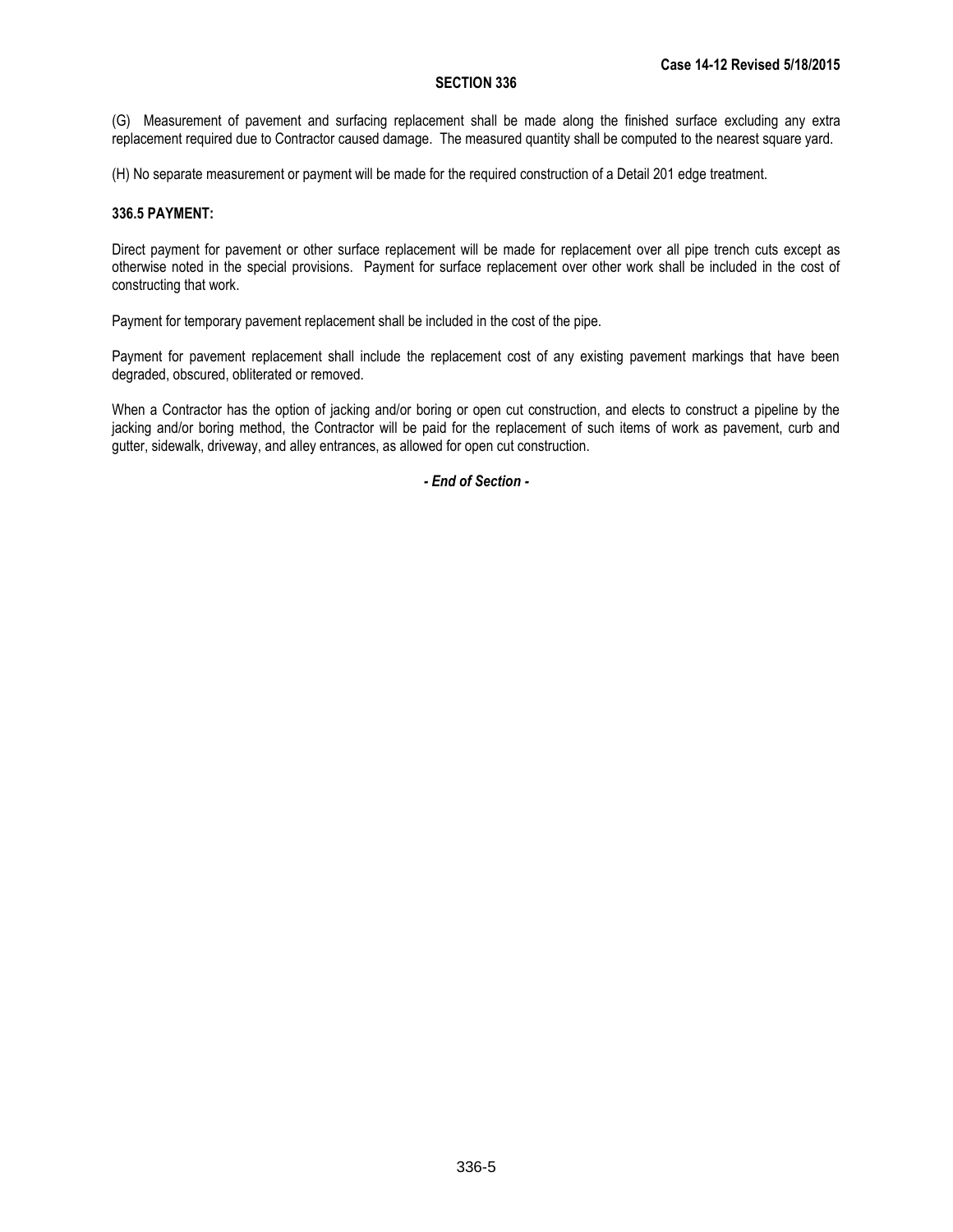**321.10.3 Surface Testing:** If directed by the Engineer surface drainage test shall be performed. The completed surfacing shall be thoroughly compacted, smooth and true to grade and cross-section and free from ruts, humps, depressions or irregularities. An acceptable surface shall not vary more than 1/4 inch from the lower edge of a 12 foot straightedge when the straightedge is placed parallel to the centerline of the roadway. The straightedge shall be furnished by the contractor and shall be acceptable to the Engineer.

All streets shall be water tested for drainage in the presence of the Engineer or designated representative before final acceptance. Any areas not draining properly shall be corrected to the Engineer's satisfaction at the Contractor's expense. Water for this testing shall be provided and paid for by the Contractor.

When deviations in excess of the above tolerance are found, humps or depressions shall be corrected to meet the specified tolerance.,  $\Theta$ . The defective pavement shall be cut out along neat straight lines or for multiple course pavements the surface course may be milled out, and the removed pavement replaced with fresh hot mixture and thoroughly compacted to conform with and bond to the surrounding area. Materials and work necessary to correct such deviations shall be at no additional cost to the Contracting Agency.

When pavement is cut out along neat straight lines, full depth longitudinal joints shall not be located within a lane wheel path or within forty-eight inches (48") of an asphalt pavement edge. Longitudinal joints shall comply with the restrictions for Type A Trench Repairs in Section 336.3.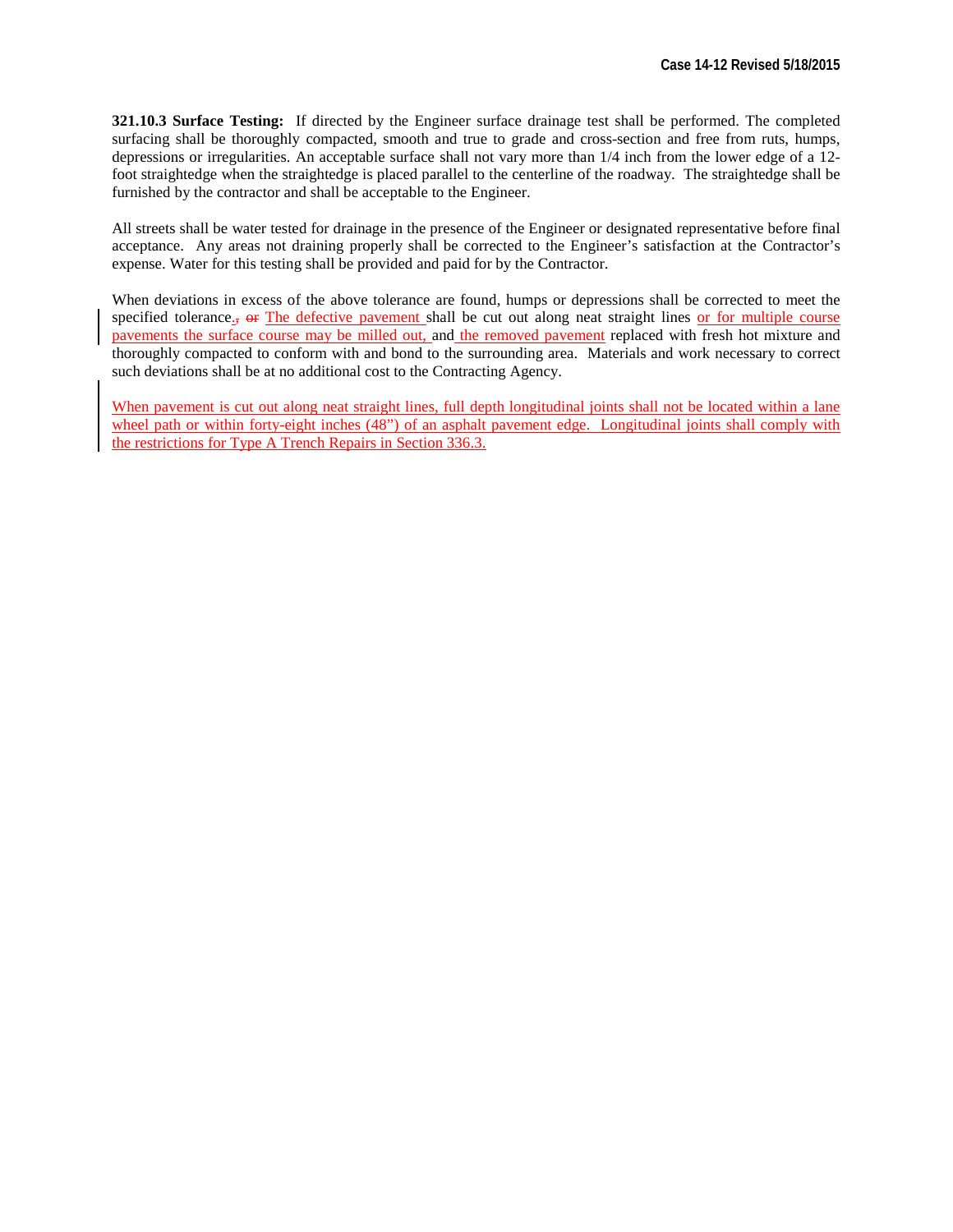# **SECTION 601 TRENCH EXCAVATION, BACKFILLING AND COMPACTION**

Section 601.2.7 Last Revised 5/18/2015

**601.2.7 Pavement and Concrete Cutting and Removal:** Where trenchless methods are not used and trenches or other excavations lie within the portland cement concrete section of streets, alleys, driveways, or sidewalks, etc., such concrete shall be completely removed between the closest adjacent joints. saweut to Removal methods shall produce neat, straightvertical, true-lines in such a manner that the remaining adjoining surface-concrete will not be damaged. The minimum depth of cut shall be 1  $\frac{1}{2}$  inches or 1/4 of the thickness, whichever is greater.

Sidewalk, curb, gutter, and other concrete flatwork shall have complete joint to joint replacement of all damaged sections. The construction replacing damaged concrete sections and joints shall be compliant with Section 340.

The existing joint system in portland cement concrete pavement (PCCP) shall be maintained. Reconstruction of PCCP panels and joints shall be in accordance with Section 324.

Initial Aasphalt pavement removal shall be clean-cut to be the minimum width required for conduit installation and proper trench compaction. No ripping or rooting will be permitted outside the pavement cut limits of euts. Surfacing materials removed shall be hauled from the job site immediately, and will not be permitted in the backfill.

Final pavement removal for pavement matching and surface replacement shall occur after the final backfill and the aggregate base material are in place and compacted. Pavement matching and final surface replacement shall be, with approved equipment and by approved methods in accordance with the requirements of Section 336.

No ripping or rooting will be permitted outside limits of cuts. Surfacing materials removed shall be hauled from the job site immediately, and will not be permitted in the backfill.

Section 601.2.10 Last Revised 3/19/2015

**601.2.10 Open Trench:** Except where otherwise noted in the special provisions, or approved in writing by the Engineer, the maximum length of open trench, where the construction is in any stage of completion (excavation, pipe laying or backfilling), shall not exceed 1320 feet in the aggregate at any one location.

Any excavated area shall be considered open trench until all ABC for pavement replacement has been placed and compacted. With the approval of the Engineer, pipe laying may be carried on at more than one location, the restrictions on open trench applying to each location. Trenches across streets shall be completely backfilled as soon as possible after pipe laying.

Substantial steel plates with adequate trench bracing shall be used to bridge across trenches at street crossings where trench backfill and temporary patches have not been completed during regular work hours. Steel plates shall be installed in accordance with Detail 211. Safe and convenient passage for pedestrians shall be provided. The Engineer may designate a passage to be provided at any point he deems necessary. Access to hospitals, fire stations and fire hydrants must shall be maintained at all times. Steel plates with adequate trench bracing shall be used to bridge across trenches as needed to provide driveway access to adjacent properties where trench backfill and temporary patches have not been completed during regular work hours.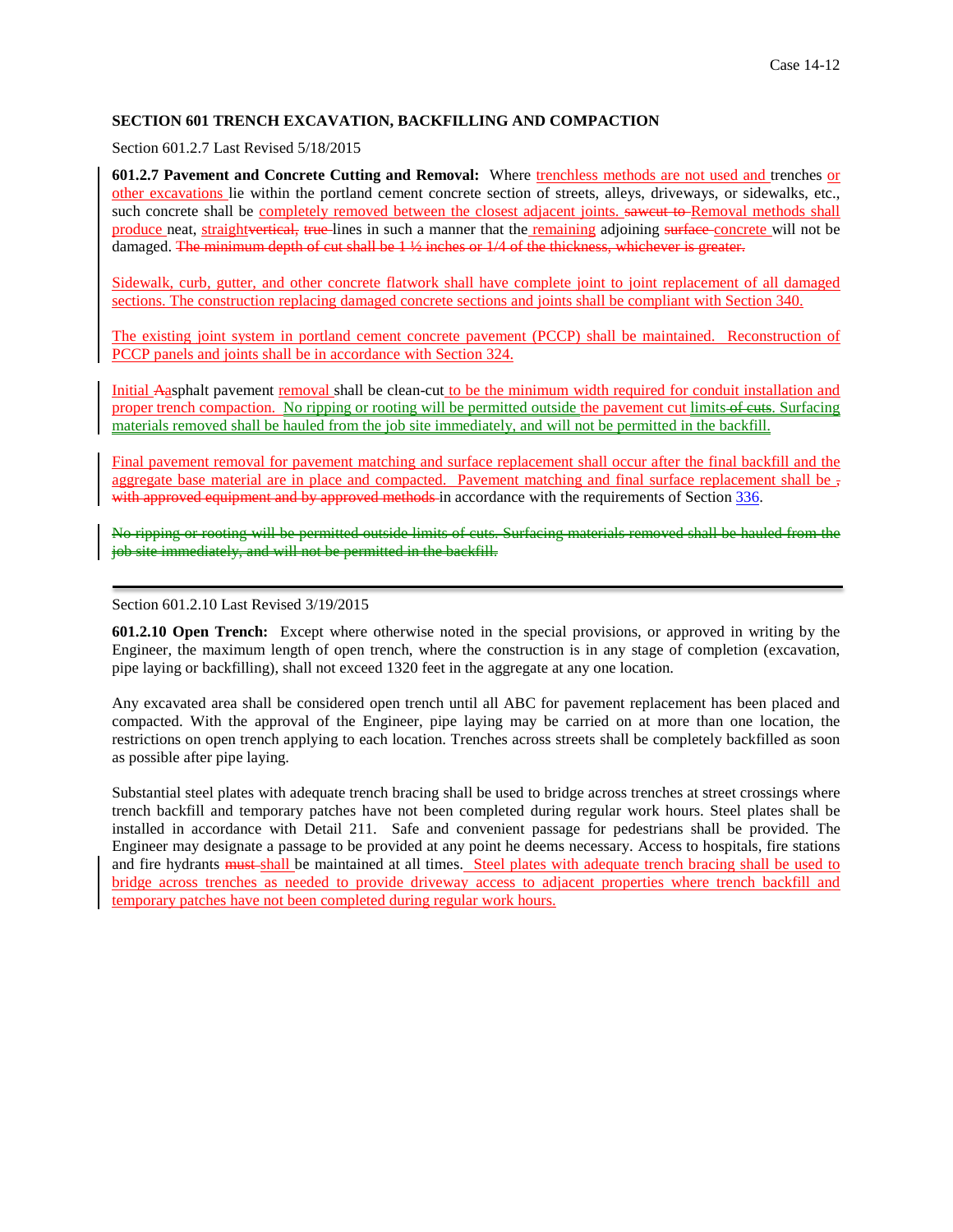